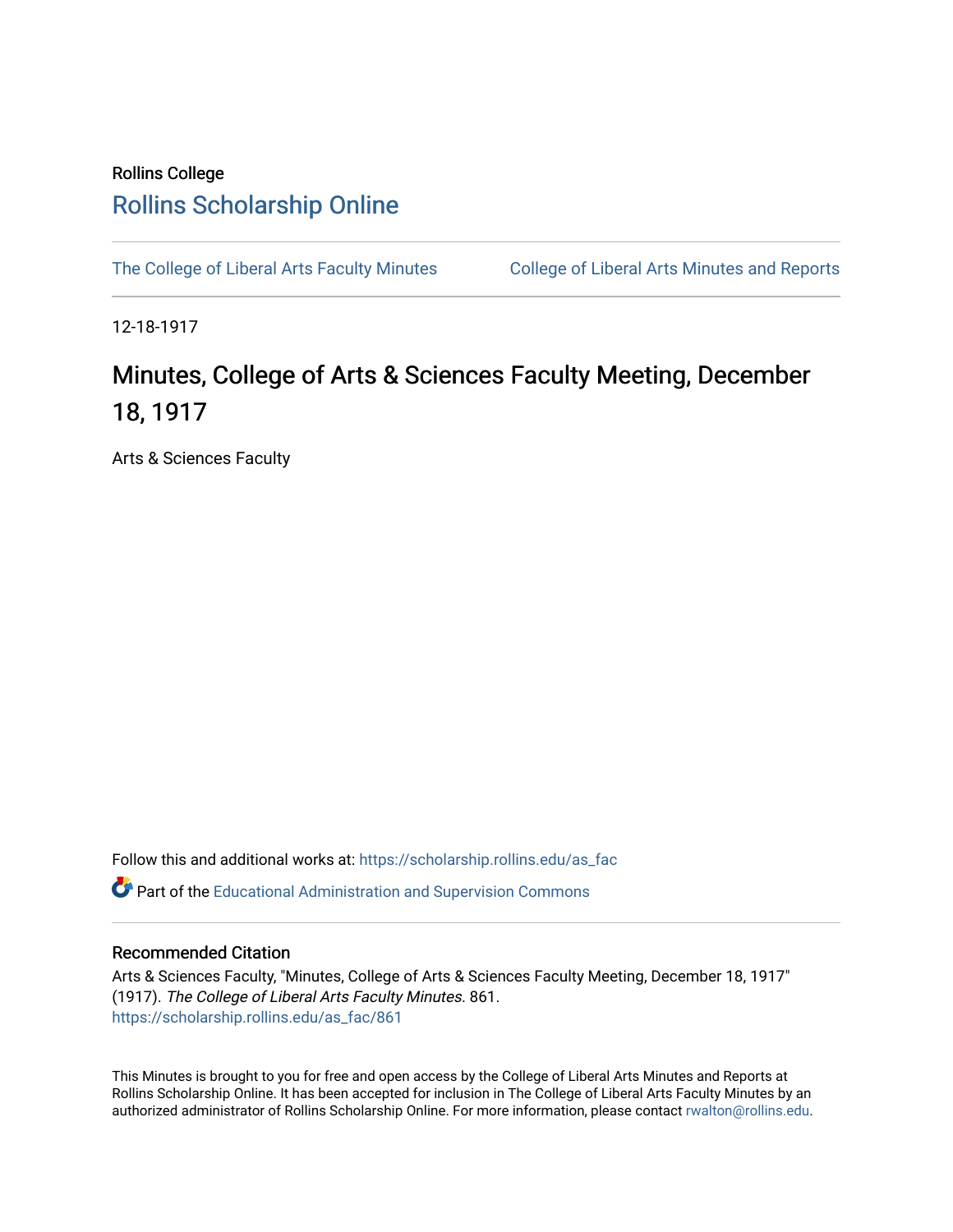## DECEMBER 18, 1917

The eleventh faculty meeting of the year was held Tuesday afternoon at four o'clock in the President's office, Carnegie Hall, with the President in the chair.

Dr. French opened the meeting With the following present:

Dean Short Prof. Wilkins Prof. Herrick Prof. Reinhard Prof. Harris Prof. Rencher Miss Bellows Miss Gonzalez Miss Gladwin Miss 0'Neal Mr. Hanna

The minutes of the previous meeting were read and approved.

The question was raised whether or not a student would be allowed to make up work when leaving prior to the college vacations. After discussion it was moved by Prof. Rencher